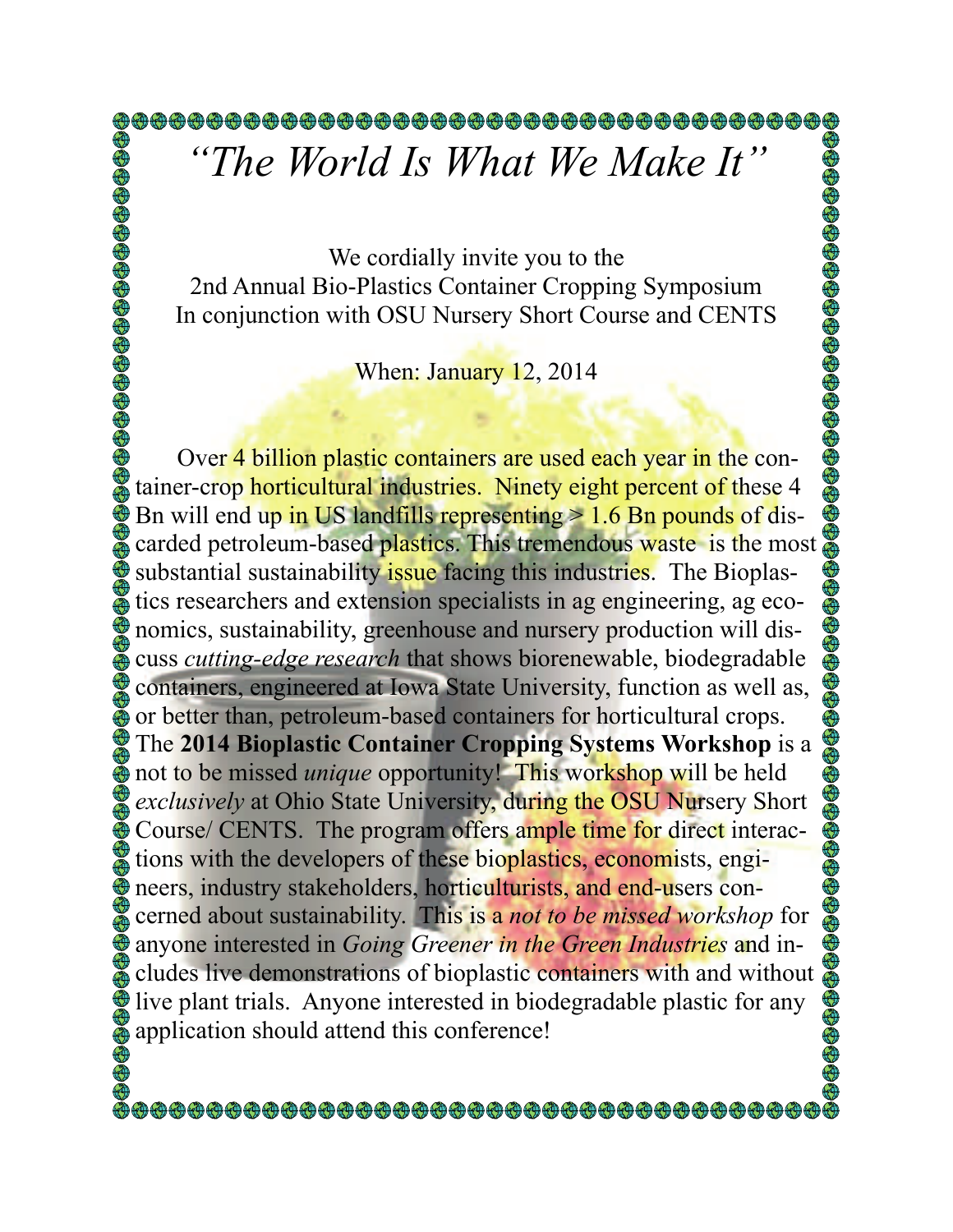The location of the conference will be on the Agriculture Campus of The Ohio State University in Kottman Hall, which is located at 2021 Coffey Road, Columbus, OH 43210. Parking will be located  $\bullet$  at ????.

Registration information can be found at the ONLA website [\(www.onla.org](http://www.onla.org)) under the CENTS tab. Please be advised that to register for the Bio-plastics conference only, you may have to register for the CENTS show first, but it will not show up on the final payment page.

For Hotel reservations

 $\bullet$  Best option: Hyatt Regency at 614-463-1234 or 800-233-1234 and use code Ohio Nursery and Landscape for the group rate which is  $\frac{1}{2}$  \$109/night for room only or \$149/night which includes internet, complimentary breakfast and parking at no extra charge. The Hyatt Regency is located at 350 North High Street, Columbus, OH \$43215.

The Drury Inn & Suites at located at 88 Nationwide Blvd., Columbus, OH 43215 which has a rate of \$136 single/double or \$146 triple/quad. Reservations include a hotel breakfast with evening receptions. Parking would be \$12/day. Use code ONLA or CENTS.  $\bigodot$  Call 614-221-7008 or 800-325-0720 for reservations.

The Hampton Inn and Suites has a rate of \$135/night for the standard or \$165/night for the King Suite. Valet parking would be \$19/ day. There is a free deluxe breakfast. The Hampton Inn is located at 501 N. High Street and can be reached at 614-559-2000 or 800- 426-7866 and use code ONL for the rates.

There will be shuttle service to and from the hotels before and after  $\ddot{\mathbf{\Theta}}$  the conference.

For any other questions, please contact Luke Case at 614-746-8645 or Jen Emerick at  $614-247-4353$ 

<del>@@@@@@@@@@@@@@@@@@@@@@@@@@</del>@@@@@@